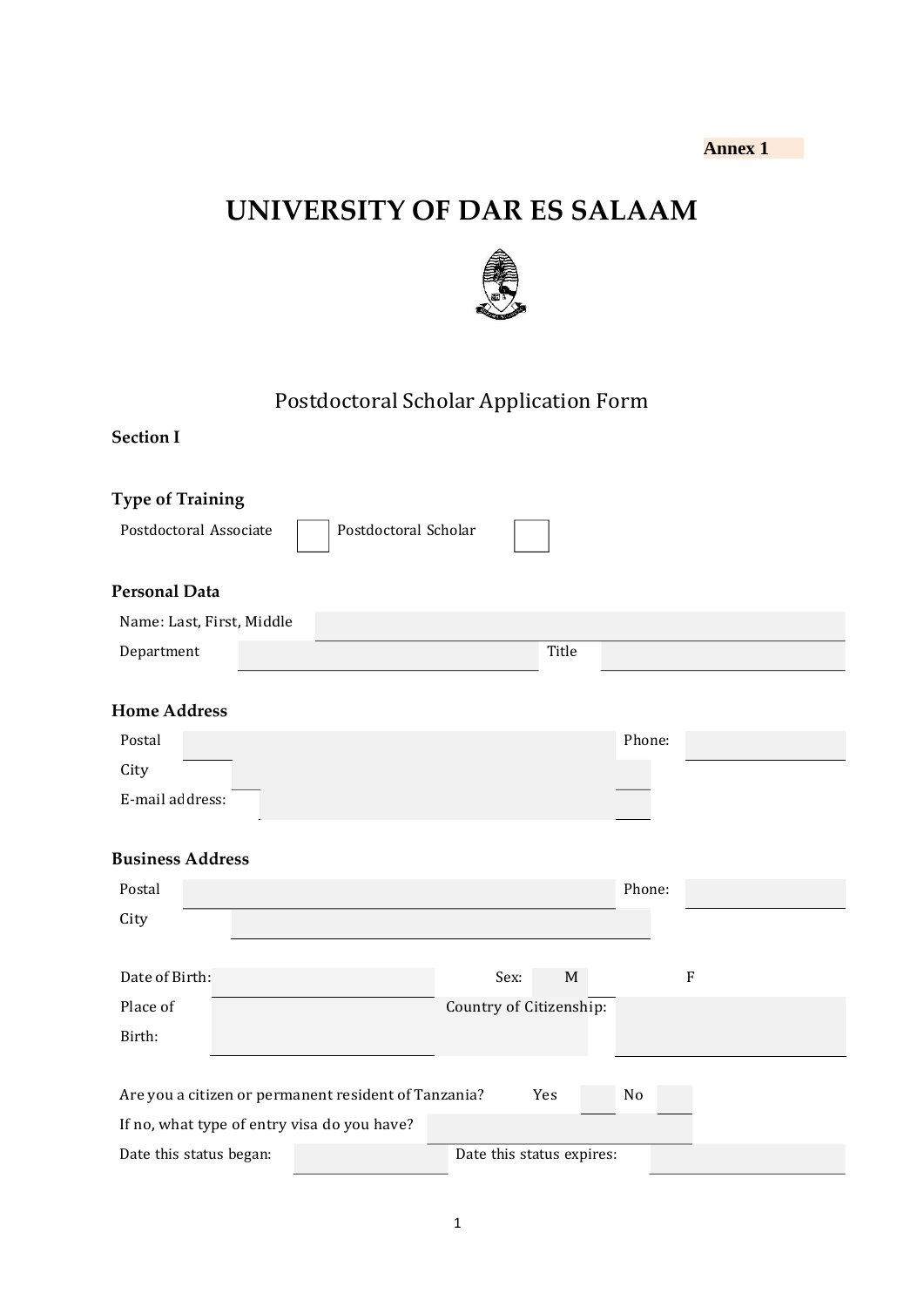#### **Person to be contacted in case of emergency:**

| Name   |  |  |  |        |  |  |
|--------|--|--|--|--------|--|--|
| Postal |  |  |  | Phone: |  |  |
| City   |  |  |  |        |  |  |

### **Family members employed or affiliated with the University:**

| Name | Relationship | Department |  |
|------|--------------|------------|--|

### **Education**

| School, College, |            |                   |                  | <b>Degree</b> |          |
|------------------|------------|-------------------|------------------|---------------|----------|
| university       | Dates of   |                   |                  | s or          | Date     |
|                  | attendance | Location, country | Subject or field | certific      | received |
|                  |            |                   |                  | ates          |          |
|                  |            |                   |                  |               |          |

### **Previous Applicable Appointment**

Please show a full account of your time from the date you received your doctorate degree, including postdoctoral, staff research, and other academic appointments. Show salary or approximate annual earnings in all cases. Please include all previous University of Dar es Salaam appointments. You may provide supplementary information if necessary.

| Period of    |     | Institution, firm or | Location, | Rank, title, or | Approximate   |  |
|--------------|-----|----------------------|-----------|-----------------|---------------|--|
| appointment  |     | organization         | country   | position        | annual salary |  |
| <b>From:</b> | To: |                      |           |                 |               |  |

**Section II**

**Professional Data**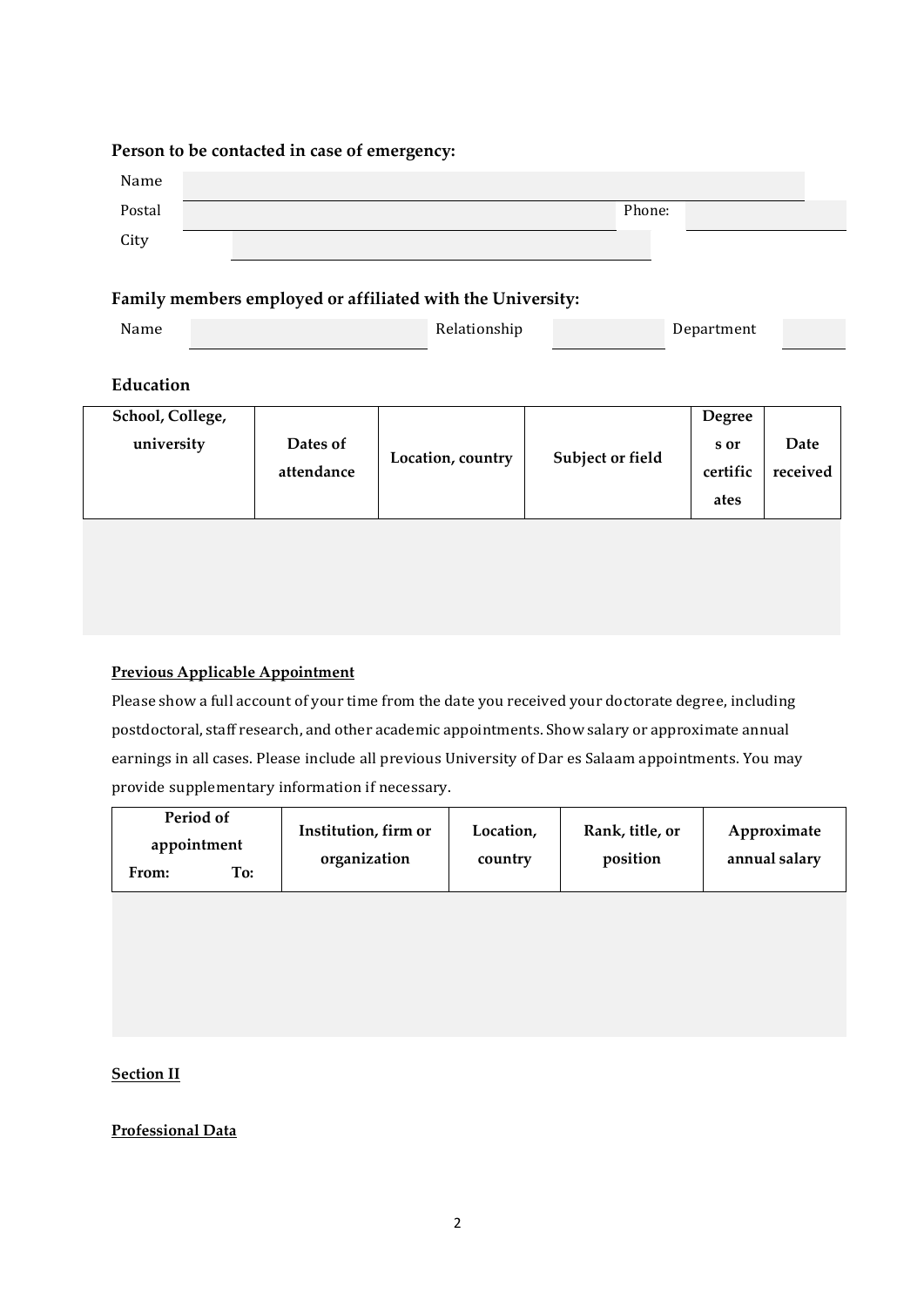#### **(a) Fellowships**:

| <b>Type: Pre or</b><br>postdoctoral | Granting<br>Agency | Amount of<br>Award | Time period | Subject of study |
|-------------------------------------|--------------------|--------------------|-------------|------------------|
|                                     |                    |                    |             |                  |
|                                     |                    |                    |             |                  |

#### **(b) Contracts and Grants** Please provide the following information for current contract and grants:

| Title | Granting | <b>Amount of Total</b> | Time period of | Role, e.g. PI, co-    |
|-------|----------|------------------------|----------------|-----------------------|
|       | Agency   | Award                  | contract/grant | investigator, project |
|       |          |                        |                | leader, etc.          |

**(c) Honors and Awards** (Include the dates they were received):

**(d) External Professional Activities** (Examples include, but are not limited to, presentation of papers and lectures, technical service to organizations and agencies, acting as a reviewer of journal or book manuscripts or contract and grant proposals, or professional committee service).

#### **(e) Other Activities**

*Please attach a copy of your curriculum vitae or publication list to this form.*

I have provided the information contained in the Postdoctoral Biography packet or have reviewed it for accuracy.

Signature Date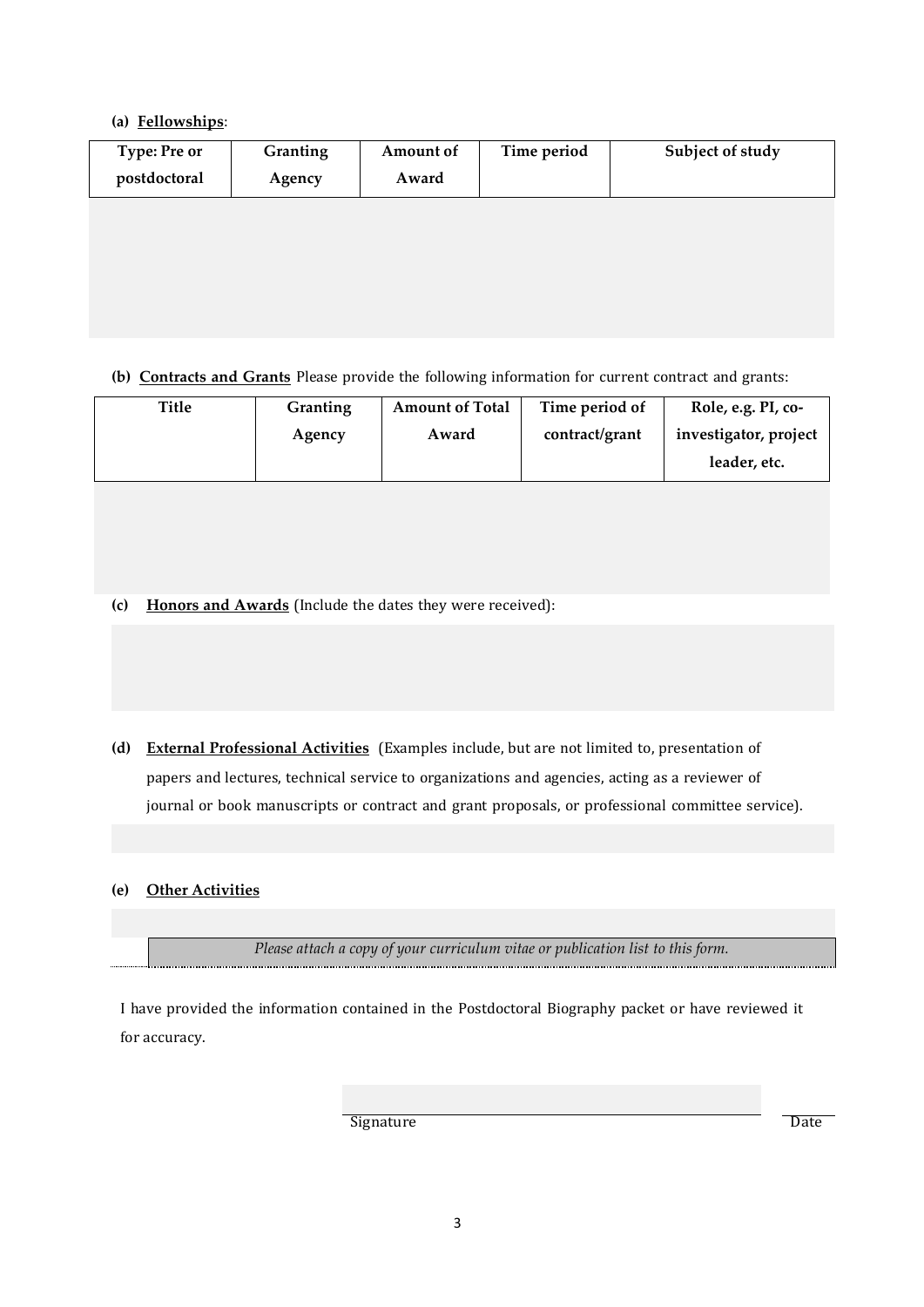# **UNIVERSITY OF DAR ES SALAAM Annex 2**



## **REFEREE'S RECOMMENDATIONS FORM FOR THE PDSRA PROGRAMME**

**Programme Name…………………………………………………………...…...**

| Applicant                    | recommendation. | Please complete this section. Give this form to the person who will act as<br>your referee. Return your application form with a sealed letter of |      |  |
|------------------------------|-----------------|--------------------------------------------------------------------------------------------------------------------------------------------------|------|--|
| <b>Surname/Family Name</b>   |                 | <b>Other Name(s)</b>                                                                                                                             |      |  |
| <b>Applicant's Signature</b> |                 |                                                                                                                                                  | Date |  |

|                                 | To enable us assess the candidate's suitability for the Programme, we        |      |                |  |  |             |  |  |  |
|---------------------------------|------------------------------------------------------------------------------|------|----------------|--|--|-------------|--|--|--|
|                                 | kindly request that you evaluate the candidate in the areas indicated in the |      |                |  |  |             |  |  |  |
|                                 | table below (Tick the appropriate cell). Please indicate the applicant's     |      |                |  |  |             |  |  |  |
|                                 | qualifications and potential to undertake advanced study/research.           |      |                |  |  |             |  |  |  |
| Referee                         | Describe the applicant's motivation and intellect and indicate both strong   |      |                |  |  |             |  |  |  |
|                                 | and weak points. Please write frankly. If the applicant's first language is  |      |                |  |  |             |  |  |  |
|                                 | not English, please comment on his/her ability to read, write and speak      |      |                |  |  |             |  |  |  |
|                                 | English.                                                                     |      |                |  |  |             |  |  |  |
|                                 | How long have you known the Applicant?                                       |      |                |  |  |             |  |  |  |
| In what capacity?               |                                                                              |      |                |  |  |             |  |  |  |
|                                 |                                                                              |      |                |  |  | <b>Very</b> |  |  |  |
|                                 |                                                                              |      |                |  |  | Poor        |  |  |  |
| Intellectual Ability.           |                                                                              |      |                |  |  |             |  |  |  |
| Capacity for Original Thinking. |                                                                              |      |                |  |  |             |  |  |  |
| Maturity.                       |                                                                              |      |                |  |  |             |  |  |  |
|                                 | <b>Motivation for Postgraduate Studies.</b>                                  |      |                |  |  |             |  |  |  |
|                                 | Excellent                                                                    | Good | Average   Poor |  |  |             |  |  |  |